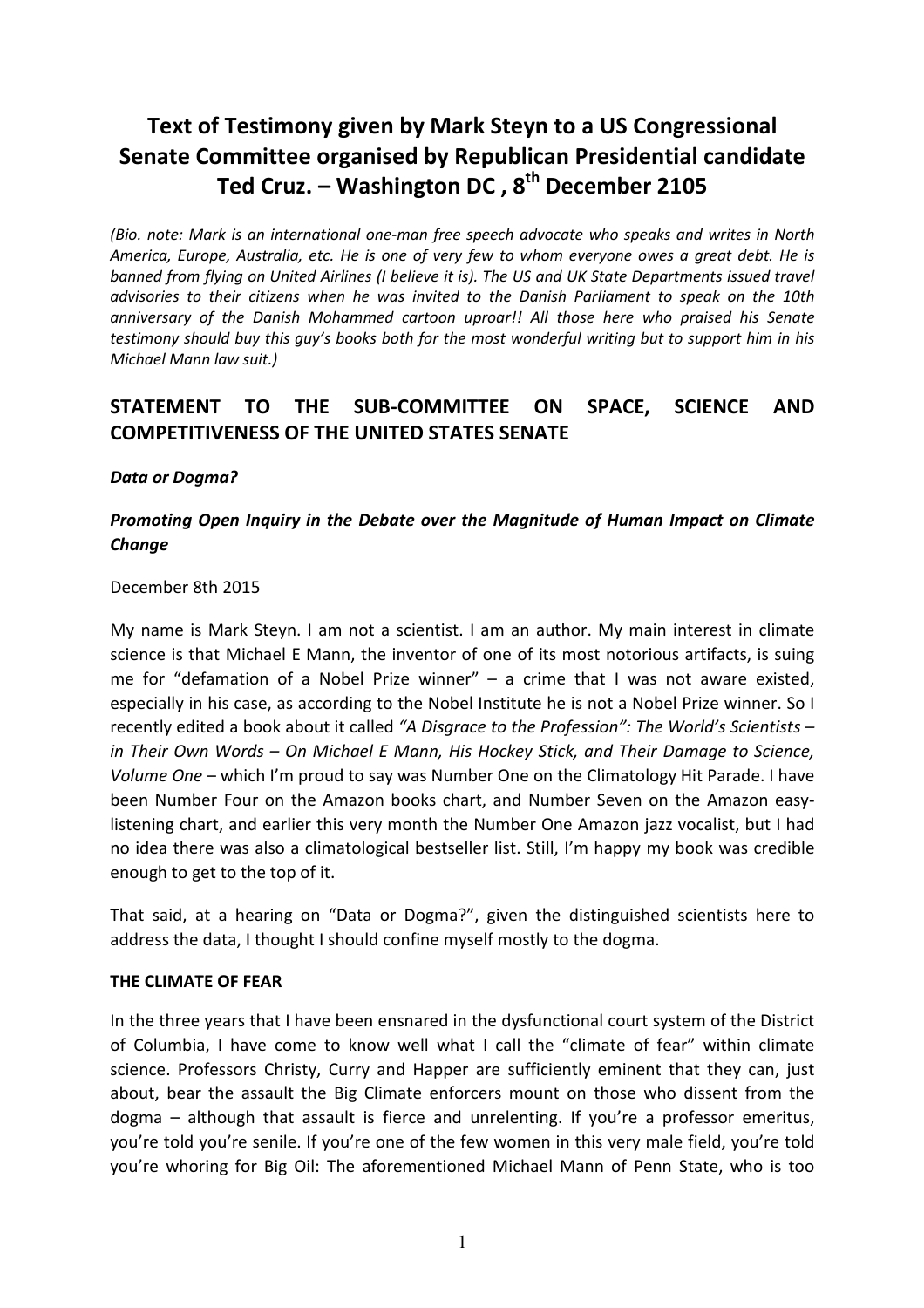cowardly to be here today and has instead sent his proxy, approvingly linked to an Internet post accusing Dr Curry of sleeping with me. This is how a supposedly distinguished climate scientist treats those who disagree with him.

On May 13th last year I wrote:

It's always fun in a legal battle to have something bigger at stake than a mere victory. In Canada, we put the 'human rights' system itself on trial, to the point where the disgusting and indefensible 'hate speech' law Section 13 was eventually repealed by Parliament. It seems to me that in this particular case the bigger issue is the climate of fear that Mann and his fellow ayatollahs of alarmism have succeeded in imposing on an important scientific field.1

The very next day the distinguished 79-year-old Swedish climatologist Lennart Bengtsson was forced to resign from a dissident climate group after the Big Climate enforcers took the hockey stick to him in the back alley. He had agreed to participate in a group headed by Nigel Lawson. Some of you may know Lord Lawson personally. He was Chancellor of the Exchequer in Mrs Thatcher's ministry in the United Kingdom. He's nobody's idea of a fringe madman: He's a

1 http://www.steynonline.com/6333/michael-e-mann-liar-cheat-falsifier-and-fraud member of the House of Lords, a Privy Counselor; his daughter is a popular celebrity chef on America's Food Network; his fellow trustees include a bishop of the Church of England, a former private secretary to the Queen, and an advisor to two Prime Ministers from the Labour Party. But they disagree with the tight little coterie of climate alarmists, and so Lennart Bengtsson could not be permitted to meet with them. As Professor Bengtsson wrote:

I have been put under such an enormous group pressure in recent days from all over the world that has become virtually unbearable to me. If this is going to continue I will be unable to conduct my normal work and will even start to worry about my health and safety. I see therefore no other way out therefore than resigning from GWPF. I had not expecting such an enormous world-wide pressure put at me from a community that I have been close to all my active life. Colleagues are withdrawing their support, other colleagues are withdrawing from joint authorship etc. I see no limit and end to what will happen. It is a situation that reminds me about the time of McCarthy. I would never have expecting anything similar in such an original peaceful community as meteorology. Apparently it has been transformed in recent years.2

Because it's no longer about "meteorology", it's about saving the planet. Bengtsson was a former director of the Max Planck Institute of Meteorology, winner of the Descartes Prize and a WMO prize for groundbreaking research, and even a friend and collaborator of Mann's at scientific conferences. But he made the mistake of, ah, seeking to expand his circle of climate acquaintances, and so Michael Mann now sneeringly dismisses him as "junk science"3. Nate Silver is the hipster statistician who correctly predicted the 2012 election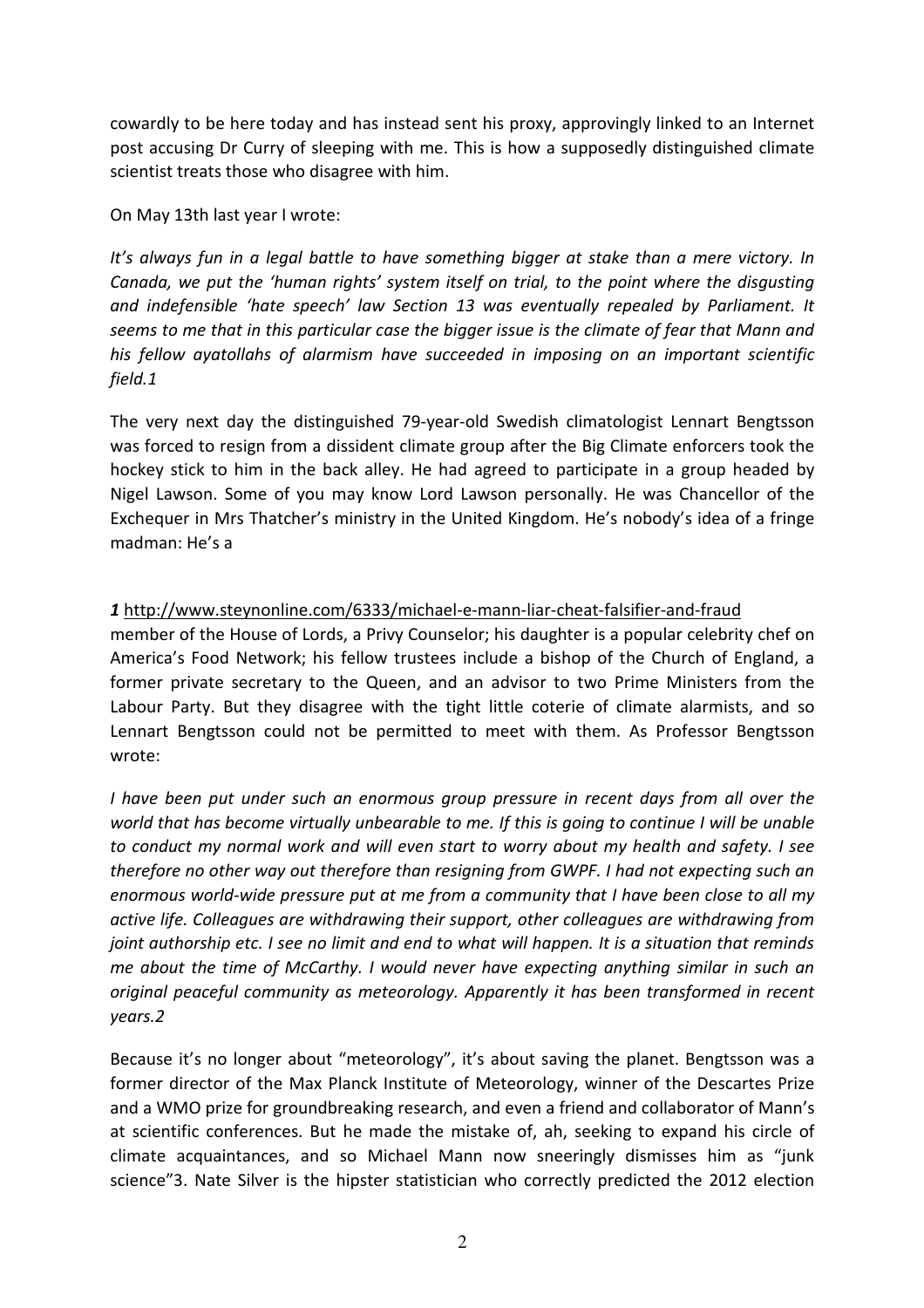and then set up his own "538" website dedicated to "data journalism" – just the data, the facts, the numbers, the analysis… But, when Mr Silver made the mistake of hiring Professor Roger Pielke Jr, then Michael Mann and Kevin Trenberth were obliged to explain to him that these considerations do not apply to climate science4. So Nate Silver fired Professor Pielke – who has now withdrawn from all climate research. When Professor Willie Soon co-authored a paper earlier this year on why the turn-of-the-century climate models all turned out wrong, the Big Climate heavies did not attempt to refute the paper, but instead embarked on a campaign to get him fired from the Harvard-Smithsonian Center for Astrophysics.

For every Judith Curry or Willie Soon or Lennart Bengtsson, there are a thousand lesser names who see what happens to even the most distinguished people in their field and decide to keep their heads down. Professor Ivar Gievar recently spoke out against, among other things, the recent adjustment of figures by NASA – an agency overseen by this subcommittee – at the annual meeting of Nobel Laureates in Lindau. Professor Gievar is a Nobel Laureate. A real Nobel Laureate, I mean, not a fake one like Michael Mann, Kevin Trenberth and many other climate scientists who falsely claim to be Nobel Prize winners on the grounds that the IPCC was awarded the Nobel Peace Prize in 2007, and they once contributed to an IPCC report. Mann falsely claimed to be a Nobel Prize winner on his book jacket, on his website, in his court complaint about me – even though the Nobel Institute told him he wasn't a Nobel Prize winner and he should cut it out. But this serial misrepresentation of credentials by Mann, Trenberth and others is also part of their intimidation technique. If you're a real Nobel Laureate like Ivar Giaever, who won the 1973 Nobel Prize in Physics, or if you're older, tenured and sufficiently

2 http://klimazwiebel.blogspot.com.au/2014/05/lennart-bengtsson-leaves-advisoryboard.html

3 https://twitter.com/MichaelEMann/status/467310861237760000

4 http://judithcurry.com/2014/03/20/nate-silvers-538-inconvenient-statistics/

eminent, you can just about withstand the Big Climate enforcers jumping you in the parking lot and taking the hockey stick to you.

But, if you're a younger scientist, you know that, if you cross Mann and the other climate mullahs, there goes tenure, there goes funding, there goes your career. I've been stunned to learn of the very real fear of retribution that pervades the climate world.

When I look at what has happened to those who speak out, I recall the wise words of Stephen McIntyre:

As a general point, it seems to me that, if climate change is as serious a problem as the climate 'community' believes, then it will require large measures that need broadly based commitment from all walks of our society.5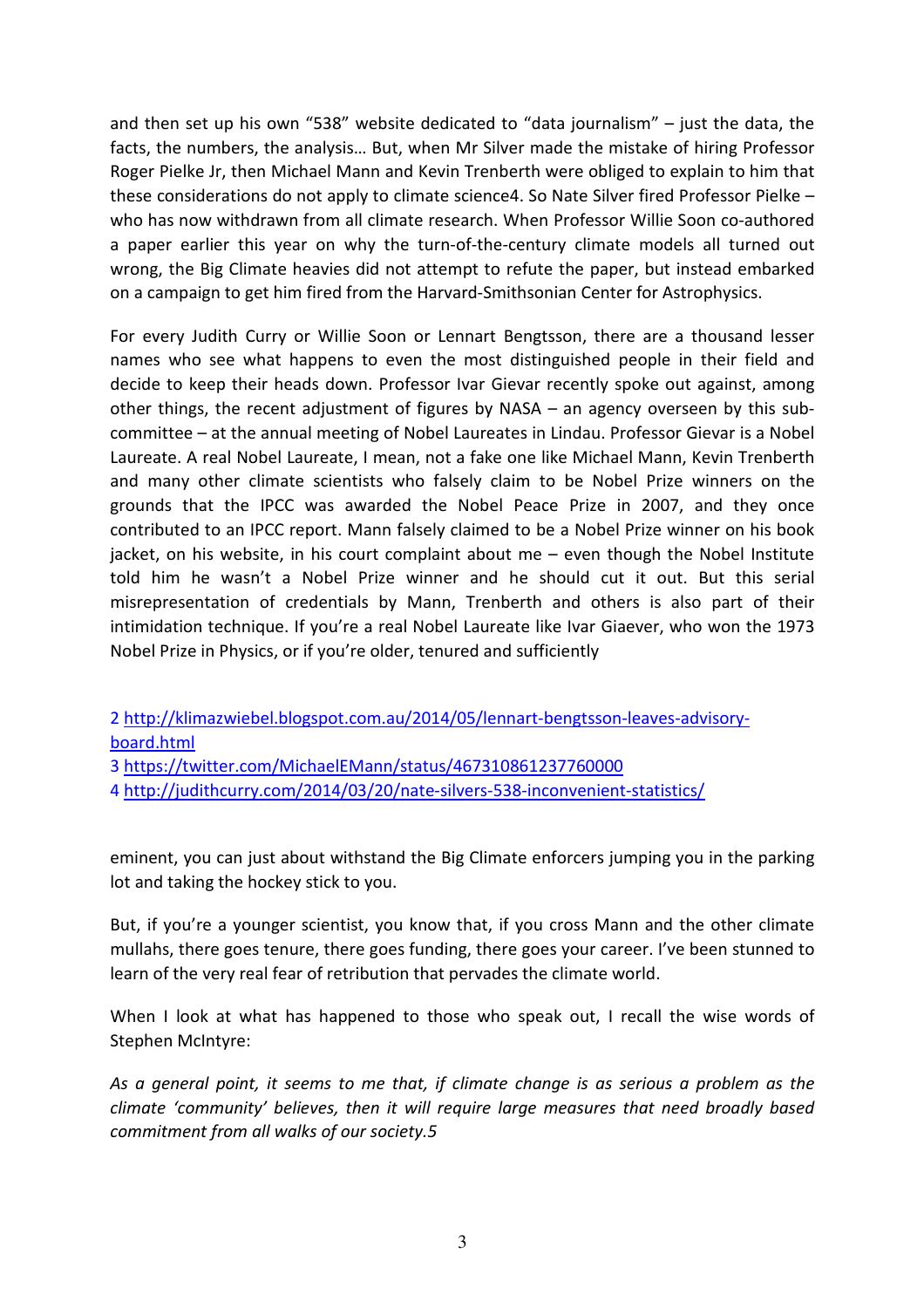Mr McIntyre is exactly right: If we take Big Climate at their word that the entire global economy needs massive re-orientation on a scale never before contemplated, it will require the largest societal consensus – left and right and centre, in America, in Canada, in Britain, in Europe… Yet all Big Climate does is retreat ever deeper into its shrinking echo chamber and compile ever longer lists of people who are beyond the pale – Professor Curry, Professor Christy, Professor Bengtsson, Professor Pielke, Professor Soon, Lord Lawson, the Bishop of Chester, the winner of the 1973 Nobel Prize in Physics, the winner of the 1998 Nobel Prize in Physics… It might be quicker for Mann, Trenberth, Gavin Schmidt and the other climate enforcers to make a short list of those to whom they are prepared to grant a say in the future of the planet.

In shoring up this cartoon climatology, the alarmism industry is now calling on courts and legislatures to torment their opponents. I shall outline my own particular experience, and then the general climate.

### MANN vs STEYN et al

On July 12th 2012 former FBI Director and special investigative counsel Louis Freeh issued a devastating report regarding the behaviour of Pennsylvania State University and its most senior figures, as they ignored, abetted and covered up the systemic and brutal child sexual abuse conducted by Gerald A Sandusky, longtime football coach at the university.

The following day Rand Simberg posted an article on the Competitive Enterprise Institute's website entitled "The Other Scandal in Happy Valley", which suggested that, in light of the revelations regarding the "rotten and corrupt culture" at Penn State under the presidency of Graham Spanier, it might be worth revisiting the other sham "investigation" on Spanier's watch, of Dr Michael E Mann, creator of the famous global-warming "hockey stick".

The very same day The Chronicle of Higher Education also tied together the sham Sandusky and Mann investigations in a piece titled "Culture of Evasion"6. As you know, after the Freeh Report was published, criminal charges were filed against Penn State President Graham Spanier and other senior administrators. Spanier is currently under indictment for grandjury perjury, obstruction of justice, child endangerment, conspiracy and failure to report child abuse.

5 http://climateaudit.org/2014/05/14/the-cleansing-of-lennart-bengtsson 6 http://chronicle.com/blogs/innovations/a-culture-of-evasion/33485

Two days later, I wrote a 270-word blog post for the opinion page of National Review Online7 referencing the Freeh Report and Mr Simberg's piece. That post appears below in its entirety:

In the wake of Louis Freeh's report on Penn State's complicity in serial rape, Rand Simberg writes of Unhappy Valley's other scandal: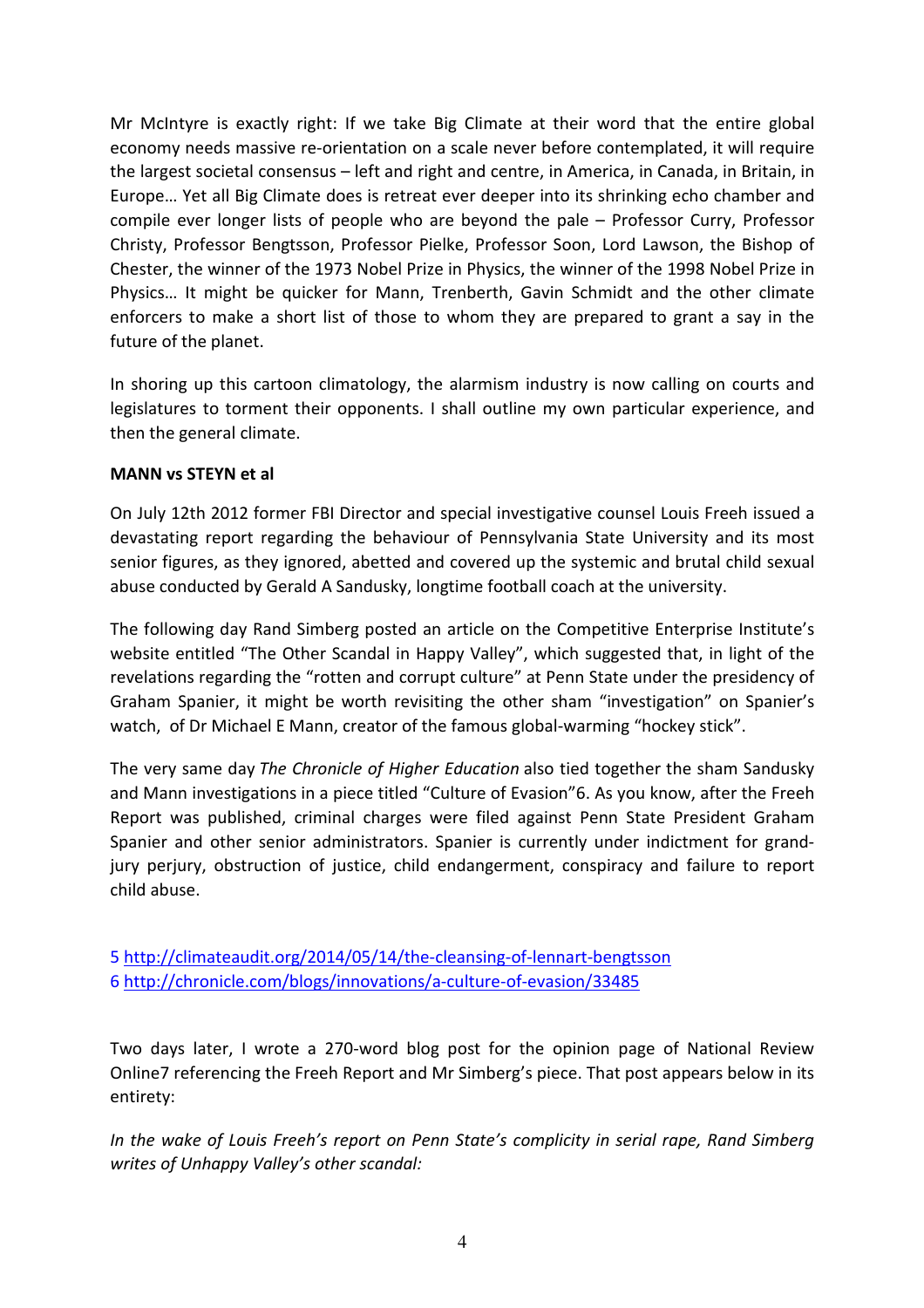'I'm referring to another cover up and whitewash that occurred there two years ago, before we learned how rotten and corrupt the culture at the university was. But now that we know how bad it was, perhaps it's time that we revisit the Michael Mann affair, particularly given how much we've also learned about his and others' hockey- stick deceptions since. Mann could be said to be the Jerry Sandusky of climate science, except that instead of molesting children, he has molested and tortured data in the service of politicized science that could have dire economic consequences for the nation and planet.'

Not sure I'd have extended that metaphor all the way into the locker-room showers with quite the zeal Mr Simberg does, but he has a point. Michael Mann was the man behind the fraudulent climate-change 'hockey-stick' graph, the very ringmaster of the tree-ring circus. And, when the East Anglia emails came out, Penn State felt obliged to "investigate" Professor Mann. Graham Spanier, the Penn State president forced to resign over Sandusky, was the same cove who investigated Mann. And, as with Sandusky and Paterno, the college declined to find one of its star names guilty of any wrongdoing. If an institution is prepared to cover up systemic statutory rape of minors, what won't it cover up? Whether or not he's 'the Jerry Sandusky of climate change', he remains the Michael Mann of climate change, in part because his 'investigation' by a deeply corrupt administration was a joke.

I asked what I thought was quite an obvious question: If an institution is prepared to cover up the systemic ongoing rape of minors, what won't it cover up?

It's a legitimate question for an institution that receives taxpayer funding, a certain portion of which falls under the oversight of this committee. Penn State has a representative here today, and perhaps he will address some of these questions about his institution and its integrity.

Graham Spanier, the now disgraced president of Penn State who presided over the joke investigations of both Sandusky and Mann, remains the President Emeritus of Penn State, and a professor of family studies. His absolution of Michael Mann was widely regarded at the time as a total joke even by many who are by no means "climate deniers" – for example, the venerable American institution The Atlantic Monthly:

The Penn State inquiry exonerating Michael Mann — the paleoclimatologist who came up with 'the hockey stick' — would be difficult to parody.8

Professor Harold Lewis, one of the most distinguished members of the American Physical Society, resigned from the organization over the whitewashing of Mann, writing:

When Penn State absolved Mike Mann of wrongdoing, and the University of East Anglia did the same for Phil Jones, they cannot have been unaware of the financial penalty for doing otherwise.9

7 http://www.nationalreview.com/corner/309442/football-and-hockey-mark-steyn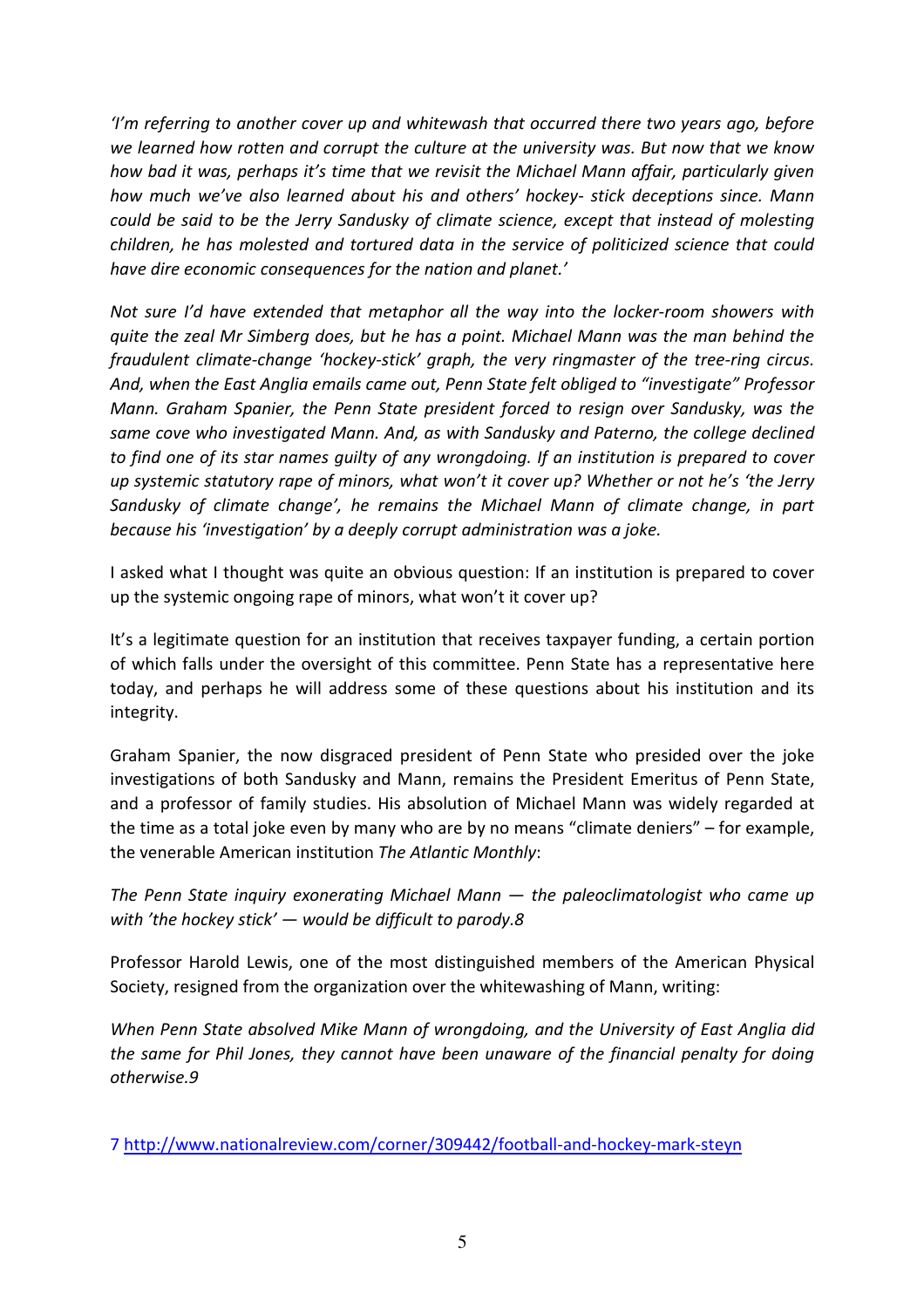### 8 http://www.theatlantic.com/politics/archive/2010/07/climategate-and-the-big-greenlie/59709/

In other words, Spanier's depraved regime at Penn State turned a blind eye to Mann for the same reason it turned a blind eye to the Sandusky rape epidemic: they couldn't afford to take the financial hit.

In this case, unlike football revenue, the money comes in large part from taxpayers, via you and the agencies you preside over – such as the National Science Foundation. Given Penn State's refusal to disclose materials relating to the Mann investigation under the corrupt Spanier regime, it would be appropriate for you to put a hold on all NSF funding of Penn State, including Mann's two current grants totalling half a million dollars. And I hope this sub-committee will ask the witness here today representing this deeply corrupt institution whether he will join in a call for Spanier's successor to let the sunlight in on all the dank, fetid corners of Spanier's legacy.

Dr Mann did not want the world to be reminded that the same man who turned a blind eye to Sandusky also turned a blind eye to him. He filed suit against me and three other parties in the Superior Court of the District of Columbia, where neither Mann nor I work or reside. Indeed, I never set foot in this benighted jurisdiction except to come here for matters arising from the court case, such as this hearing. The case was assigned to Natalia Combs Greene, a since reprimanded landlord-and-tenant judge appointed by President Clinton and confirmed by this honorable Senate. After a botched ruling in which she confused the parties, she said the case was "complicated" and shuffled it off on a colleague, but not before procedurally mangling it so that, for a while, two different trial judges were ruling on the case simultaneously – something that's a big no-no in functioning jurisdictions, but which was partly caused here by Michael Mann falsely claiming in his complaint to be a Nobel Laureate and then, after the Nobel Institute told him he wasn't, having to file an amended complaint.

At this point, my fellow defendants chose to test the DC Anti-SLAPP statute, which was assented to by this US Senate in 2010, but was so poorly written as to leave unanswered such basic questions as the standard for dismissal and whether or not that decision is immediately appealable to the DC Court of Appeals. The ACLU, The Washington Post, NBC News, The Los Angeles Times, and various other media bigfeet all filed amici briefs opposed to Mann – not because they disagree with him on global warming (most of them are as hot for climate change as he is) but because they understand that putting climate science beyond criticism and into the courtroom would inflict the greatest damage on the First Amendment in over 50 years. Not a single amicus brief was filed on Dr Mann's behalf.

Oral arguments were heard over one year ago, yet judges Vanessa Ruiz, Corinne Beckwith and Catharine Easterly, all confirmed to the DC court by this Senate, have failed to rule. I note that, in writing to President Obama recommending a second 15-year term for Judge Ruiz, the Commission on Judicial Disabilities and Tenure nevertheless observed:

The Commission would be remiss if it did not address the serious issue of Judge Ruiz's backlog of opinions… Of crucial importance to the proper functioning of the Court of Appeals is the timely resolution of disputes. The public's confidence in the Court is eroded when litigants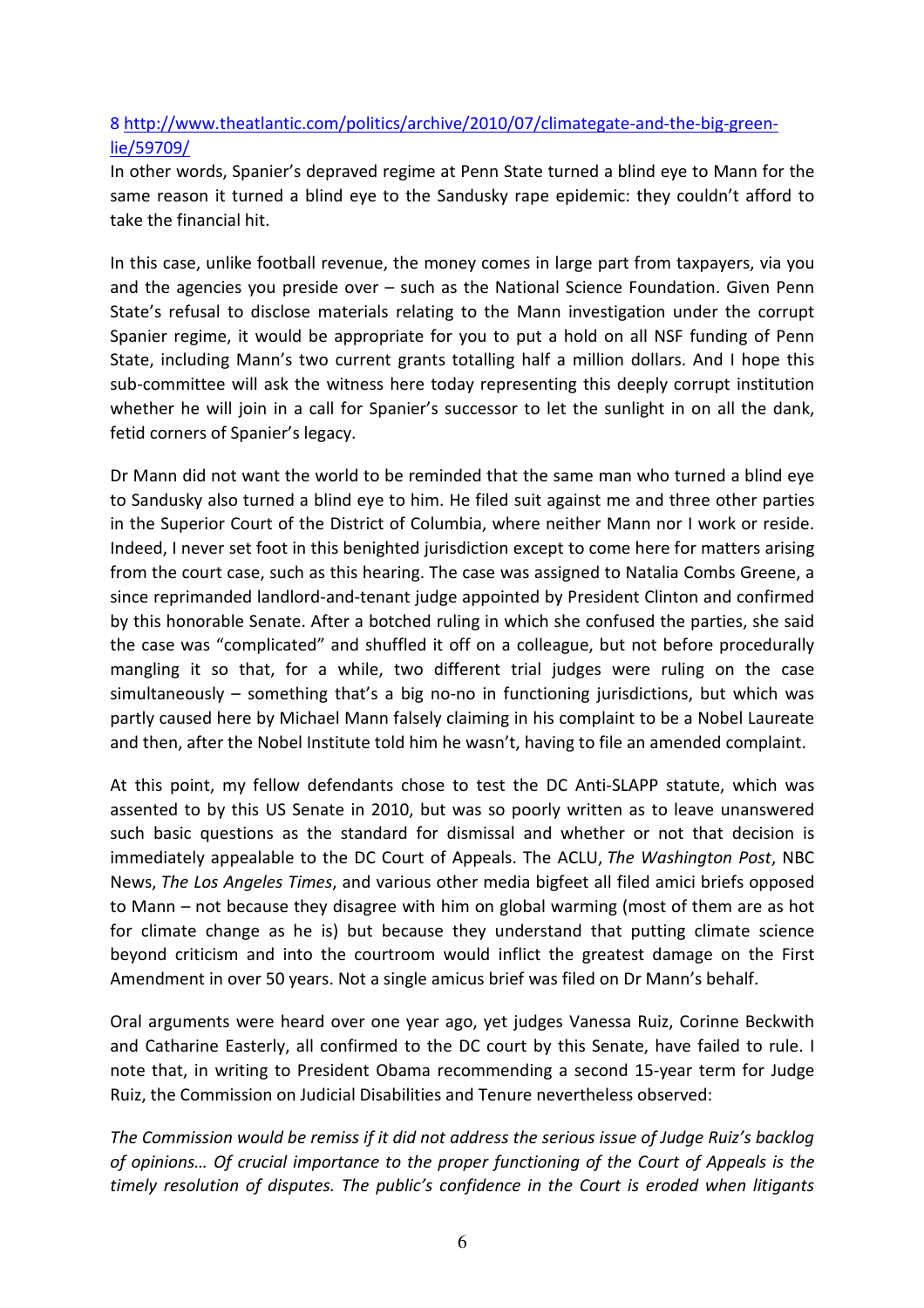must wait multiple years for decisions to be rendered. The Commission believes that this problem is not only about the pace of opinion production, but also about a less than fully adequate appreciation on the part of Judge Ruiz as to how her backlog adversely affects the litigants, the Court, and her colleagues.10

9 http://wattsupwiththat.com/2010/10/16/hal-lewis-my-resignation-from-the-americanphysical-society/ 10 http://legaltimes.typepad.com/files/commission-on-judicial-disabilities-and-tenurereport-vanessa-ruiz.pdf

As a result, an interlocutory appeal has dragged on for almost two years. Judge Ruiz is an activist judge who is, inter alia, a trustee of the Carnegie Endowment for International Peace, which aspires to be the first global think-tank and is very active on the transnational climate scene. All very fascinating. But she's supposed to be a DC judge first and a condition of the Commission in exchange for recommending her for a second term was that her obligation to clear her appalling backlog of cases took precedence over her "outside activities, no matter how worthy they may be". A dissenting member of the Commission, Noel J Francisco, was shrewder about Judge Ruiz's failings:

### It should go without saying that an appellate judge's primary duty – if not her sole duty

– is to decide cases. On this score, as my colleagues have described, Judge Ruiz's backlog is 'the highest by far of any of the appellate judges on the DC Court of Appeals" and, as a result, litigants often 'must wait multiple years for decisions to be rendered' by her… As the old adage goes, 'justice delayed is justice denied'.

The purpose of anti-SLAPP laws is to prevent the use of litigation to chill free speech – on climate change and many other issues. When it takes up to three years to get a ruling (as it apparently does with Judge Ruiz), there is no point to anti-SLAPP legislation. Indeed, when it takes three years to get a ruling, the case is not the issue, the judge is. When it takes three years from oral arguments to ruling, it may be that the judge is just an incompetent sloth who's spending far too much time on extra-curricular activities working on world peace. Or it may be that a sclerotic and incompetent DC court system has three-year backlogs because it accepts cases from venue tourists like Michael Mann who have no connection whatsoever with this jurisdiction – and, as a result, the court system is incapable of serving the people it's meant to serve.

Nevertheless, this Senate confirmed Judge Ruiz. Under the Home Rule Act, the District of Columbia operates in a constitutional no-man's-land whereby it enacts legislation for which this honorable body is ultimately responsible. In practice, that means they pass slapdash, poorly drafted laws, and you guys rubber-stamp them. The constitutional limbo allows serial plaintiffs like Michael Mann to use the DC courts to torture non-DC residents: this is a disgrace, and ultimately it is the responsibility of you and your colleagues.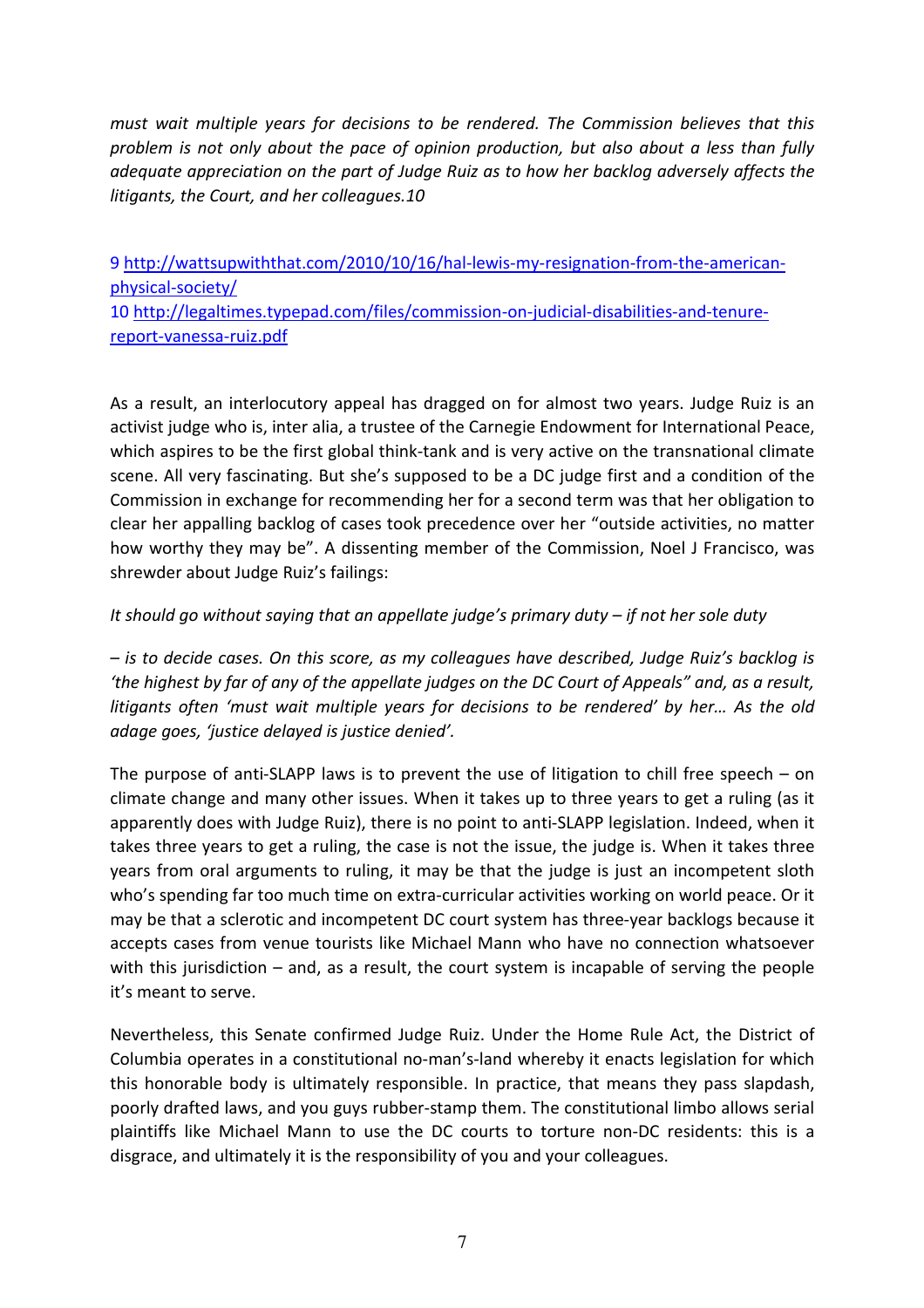I responded to Mann's discovery requests almost two years ago. He has yet to respond to mine. No court around the world within the Common Law tradition to which this country is heir has ever presumed to adjudicate science. Judge Natalia Combs Greene is not competent to rule on landlord-and-tenant cases, never mind the extent of the Medieval Warm Period. Judge Vanessa Ruiz is so lethargic that, by the time she does rule on the science, global warming will have kicked in and the rising sea levels will have washed away the Maldives, Tuvalu and, with luck, the District of Columbia. My three years in the stagnant swamp of DC "justice" demonstrate why science in particular and public policy disputes in general are beyond the competence of the judges you confirm and the courts you fund. They belong properly in what the eminent jurist Lord Moulton called "the domain of manners".

### BIG CLIMATE vs EVERYONE

Why is this relevant beyond the travails of one obscure immigrant? Because too many people within the climate cartel are demanding that dissent from the alleged "consensus" should be not merely a civil offense but a criminal one – and far too many legislators and bureaucrats are willing to entertain it. Your colleague, Senator Whitehouse, is among those who favour criminal penalties for those who disagree with him on climate policy. Earlier this year, you, Senator Markey, were rebuked by the President of the Cato Institute for "an obvious attempt to chill research into and funding of public policy projects you don't like… You abuse your authority when you attempt to intimidate people who don't share your political beliefs"11.

Likewise, Raúl Grijalva, the Congressman from Arizona and Ranking Member of the House UnEnvironmental Activities Committee, earlier this year sent a letter to seven scientists, including professors Curry and Christy – a quite disgraceful letter that no citizen-legislator in a representative parliament has any business sending to anybody, demanding among other things details of speaking fees, travel expenses, and email communications stretching back a decade12. Commissar Grijalva presumed to be able to do this because these scientists had voluntarily testified before his committee, and thus, as he saw it, had submitted to his jurisdiction over every aspect of their lives. I hope this Senate sub-committee will distance itself from Commissar Grijalva's deformed understanding of his role. But, in the event that, following my voluntary appearance here today, any Senator demands in five years' time to see my emails and know what hotel I stayed in in Cleveland or Copenhagen, I might as well give you my answer now: You ain't getting' nuthin'.

It takes quite a lot to stand up to powerful congressmen and senators threatening to plunge you into half-a-decade of investigative torture for exercising your free-speech and publicadvocacy rights. The ultimate verdict of such inquiry is largely irrelevant: The process is the punishment.

The Attorney General of New York, Eric Schneiderman, is presently using securities law to do an end run around the First Amendment and sue Exxon for not holding the same views on climate change as the more pliable oil companies have been forced to adopt in public.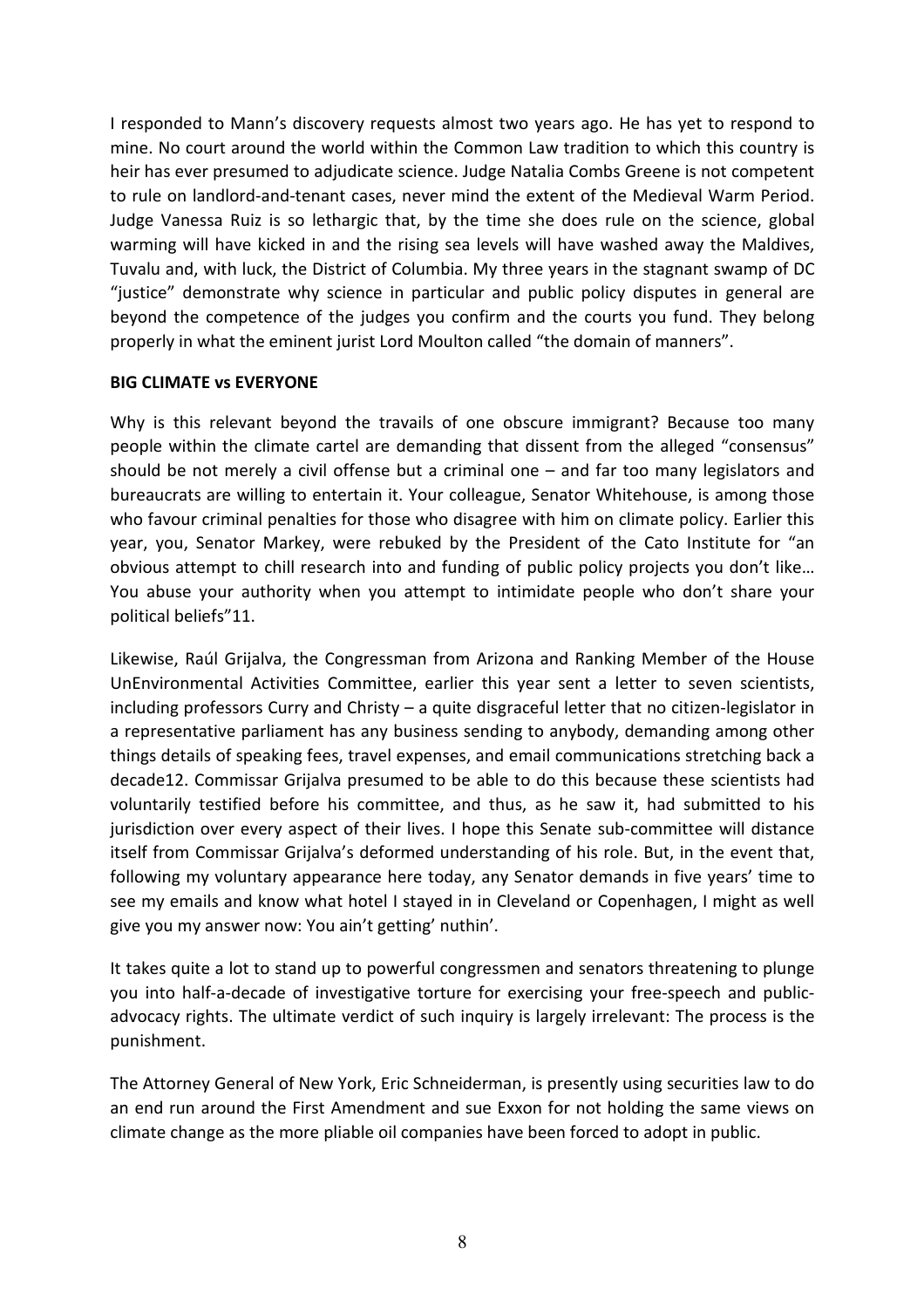Recently, a group of scientists mainly from George Mason University wrote to the President to demand that climate dissenters be prosecuted under the RICO laws. RICO, as you know, is supposed to be used against racketeers and mobsters and, granted the unfortunate tendency of sloppily drawn federal laws to metastasize under opportunist US Attorneys, one marvels nevertheless that such an absurd and ideological expansion of this legislation could ever be seriously entertained.

Needless to say, as with the Spanier regime at Penn State, it is in fact George Mason's climate community that most closely approximates a mob racket. The first signatory on that letter demanding RICO be applied to his enemies is Professor Jagadish Shukla of George Mason, who additionally controls a "non-profit" the Institute for Global Environment and Security, Inc. which is part of George Mason's College of Science. In 2014 alone, this "institute" received over half a million dollars in federal climate grants, including from bodies you oversee. As you know, the NSF and other federal agencies have supposedly strict rules about enriching oneself from grant monies. As a general principle, during college vacation you're allowed to earn no more than your monthly salary in research grants. So if you're paid, say, \$100,000 per year, you're allowed to top that up to 20 grand of grant money during the summer. Instead, Professor Shukla essentially tripled his income, and since 2001 has taken some 63 million dollars in federal science grants for a "non-profit" that employed him as president, his wife as business manager and his daughter as assistant business manager. There's a little bit of congressional oversight just waiting to be done, don't you think? Sixty-three million bucks! But instead Commissar Grijalva wants to know whether Judith Curry got upgraded to a junior suite at the airport Hilton in 2007.

11 http://www.cato.org/blog/message-catos-center-study-science 12 http://www.steynonline.com/6831/the-warmish-inquisition

This climate of intimidation, led by influential legislators of the most lavishly funded government in the world, sends a powerful signal to others. Professor Curry has noted the latest stage in the grim descent of the journal Science, whose editor Marcia McNutt recently published a statement confirming her journal's wholesale embrace of advocacy over science: "The time for debate has ended. Action is urgently needed." The other most prominent science journal on the planet, Nature, appears to be going even further, publishing a statement by three climate scientists arguing that "climate justice" is "more vital than democracy":

Democracy emphasizes the mutual roles of actors: all preferences are treated as equal. In many regions of the world, however, the results of democratic choices can be strongly influenced by power relations and inequitable social arrangements, owing to differences in economic development, access to technology and knowledge.

Elites may use democratic processes to entrench their status or encroach on other social goals. This can lead to incremental or undesirable results, which might explain why large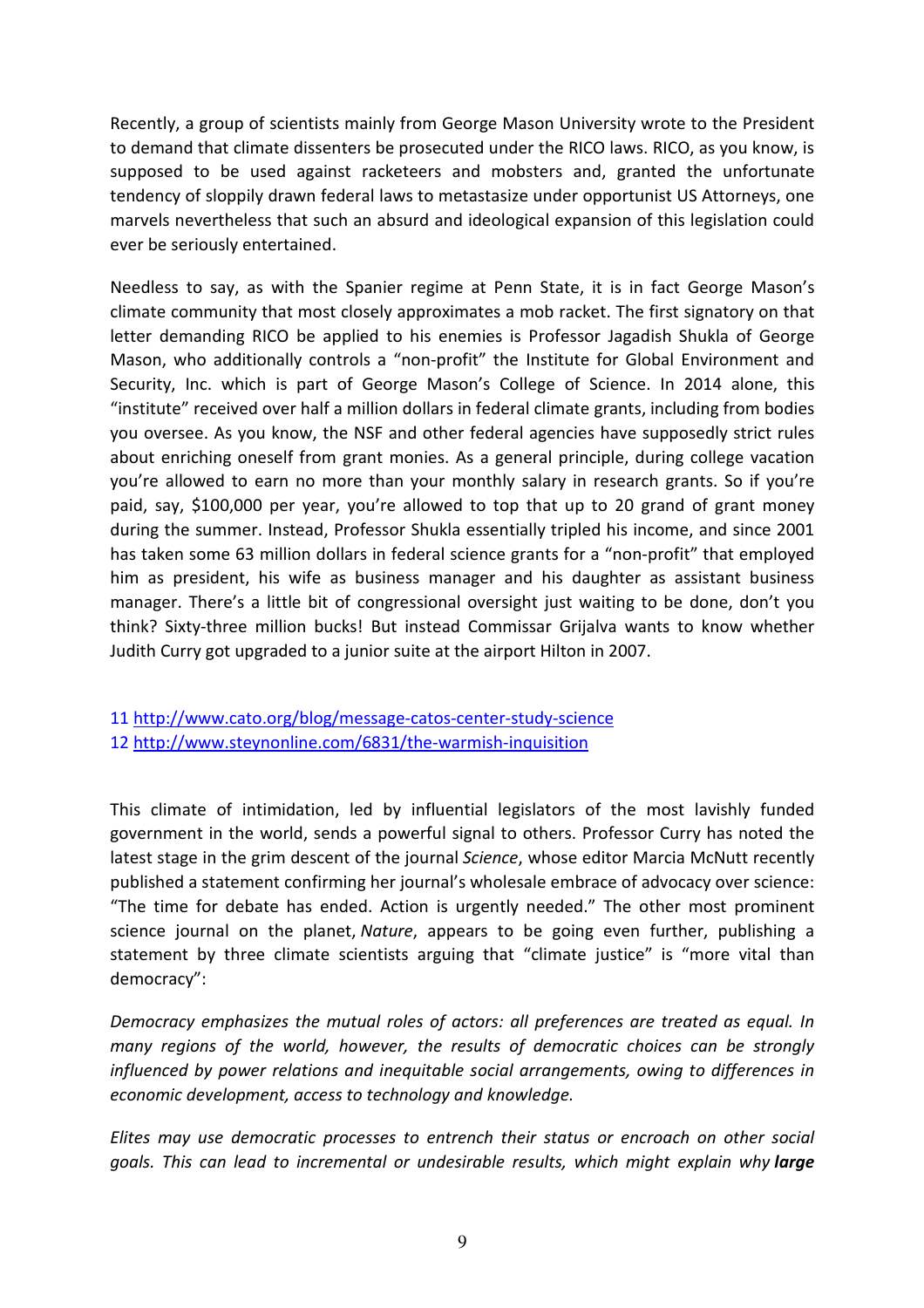### democratic nations such as the United States continue to oppose progressive climate legislation.

In our view, sound climate and energy planning should not treat all stakeholders in the same way. Instead, preferences and roles should be weighted to consider criteria related to equity, due process, ethics and other justice principles.13

So the fake 97 per cent consensus is no longer enough. These scientists are saying that, because there's a supposed 97 per cent consensus among climate scientists, they don't need a 51 per cent consensus from the electorate.

The relationship between government and science today would be unrecognizable to real scientists – to Sir Isaac Newton, to Charles Babbage, to the Curies. The creation of the IPCC in particular has led to the establishment of a closed, largely Anglo-American climate jet set that, as demonstrated in the Climategate emails, has had a wholly corrupting effect on peer review among other things. In this culture, what is the proper role of the political class? Is it to do as Senator Whitehouse, Congressman Grijalva and Attorney General Schneiderman are doing, and make climate alarmism a state ideology from which it is forbidden to dissent? Or is it time for legislators to exercise their responsibility to ensure that the people's money is used in the service of science and not propaganda?

In that respect, let me close by turning to my area of expertise. I am not a climate scientist, but I am an acknowledged expert in the field of musical theatre14. Last year, a show called The Great Immensity opened off-Broadway. It ran a week and then closed after largely stinking reviews from The New York Times et al. It had received a direct grant of \$700,000 from the agency for which you are responsible, the National Science Foundation. There is no science in putting on a musical: If there were, the Broadway adaptation of the Tom Hanks film Big would not have lost its entire investment, nor the Stephen King musical Carrie, nor the supposed blockbuster of America's bicentennial year 1600 Pennsylvania Avenue, by Leonard Bernstein and Alan Jay Lerner, which closed after five days and led Bernstein to conclude that he never wanted to get mixed up with Broadway again. If only the National Science Foundation was that savvy. The difference between those shows and The Great Immensity is that, with your blessing, only the last had American taxpayers' money in it. The Government of the United States is the

### 13 http://www.nature.com/nature/journal/v526/n7573/full/526323a.html 14 http://www.amazon.com/Broadway-Babies-Say-Goodnight-

brokest entity in the history of brokeness. It has to pay back \$20 trillion just to get back to having nothing at all. Which nobody in human history has ever done. Yet it apparently is not so broke that it can't throw down the toilet 700 grand of funds marked for science on a lousy musical.

I have been around the theatre my entire adult life, and once in a while one runs into an example of an official government musical. There was the celebrated socialist operetta, The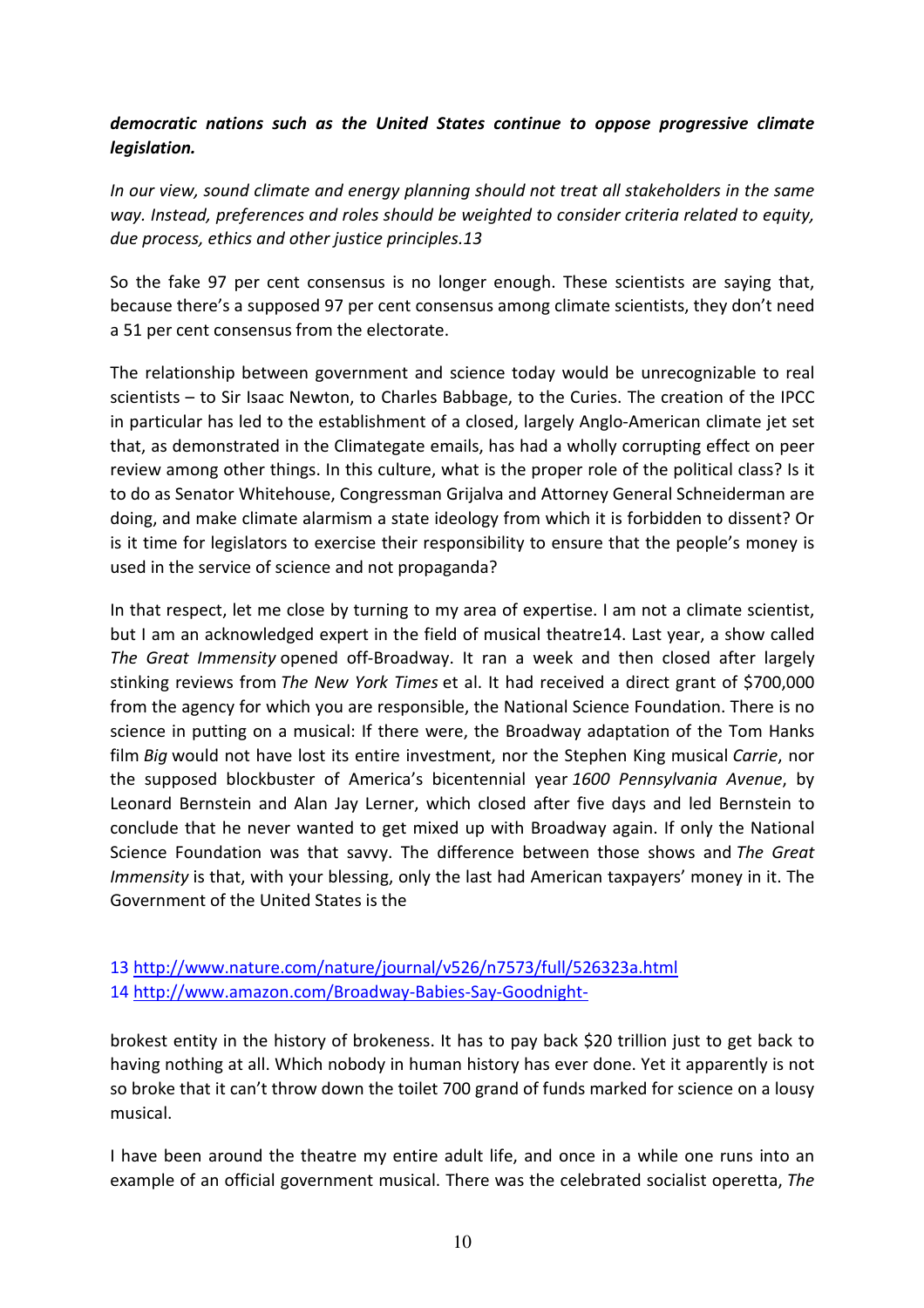State Department Store, which was produced in Hungary and other Warsaw Pact countries after the Communist regimes banned all the old-school operettas for having too many singing princes and countesses as the principal characters. There was also Zabibah and the King, a musical version of Saddam Hussein's allegorical novel in which the nubile virginal heroine represents Iraq and her manly yet tender expert lover the King represents Saddam. Unlike the NSF-funded Great Immensity, it got rave reviews from the Baghdad critics  $$ because, if you gave it two thumbs down, you got one head off. The National Science Foundation does not yet enjoy that power, although clearly Dr Mann, Senator Whitehouse, Congressman Grijalva, Attorney General Schneiderman, and those scientists demanding that climate justice trump democracy are moving in that direction.

And in fairness neither the Communist regimes of Eastern Europe nor the Baathist tyranny of Saddam Hussein had their scientific bodies invest in musicals. That grotesque innovation came from an agency for which you are responsible. If you click on the YouTube link below15, which I hope we might listen to during the hearing, you will see just how little American taxpayers got for their \$700,000. Even if the show were not total garbage, it would be tainted and disfigured by the \$700,000 in direct funding from a government agency. That moves it into the same realm of state propaganda as Saddam Hussein's musical and The State Department Store. Propaganda can only disfigure art and science, and it has no place in either. The National Science Foundation has no more business sinking three-quarters of a million bucks into The Great Immensity than it would have into my cat album, released this month – although, in the latter case, the American people would at least have got a return on their involuntary investment.

In the world of arts funding, bureaucrats and administrators often talk of the "arm's length" principle. There is no "arm's length" between government bureaucracies and contemporary climate science: They are entwined like Saddam Hussein and his lush, curvaceous lover in that boffo Baghdad smash, and it has done untold damage throughout most of the western world. As a final thought – and here I stray from dogma to my colleagues' field of data – it seems to me that there are more similarities between musical theatre and IPCC climate science than there ought to be. As Irving Caesar, the celebrated lyricist of No, No, Nanette, characterized Broadway to me many years ago: "Remember, kid. No one knows nothing." You hire the greatest composer, the hottest choreographer, the biggest star, the best orchestrator, and, when you put 'em all together, it just lies there and it dies there. Likewise, as I have come to learn, with climate science: when someone's up in northern Finland collecting lake sediment, that's science; when someone's taking tree rings from the Gaspé peninsula in Québec, that's science; when someone's up to his neck in ice cores in Antarctica, that's science. But, when Michael Mann feeds them all into his magic processor and tells you here's the planet's temperature for the last two millennia, that's not science. When the IPCC distills it further into "This is the hottest year of the hottest decade of the hottest century in, like, forever", that is way beyond the realm of science. And, when politicians distill that further still into "Give us all your money or the planet gets it", we have flown the coop of science and are free-floating through clouds of totalitarian fantasy.